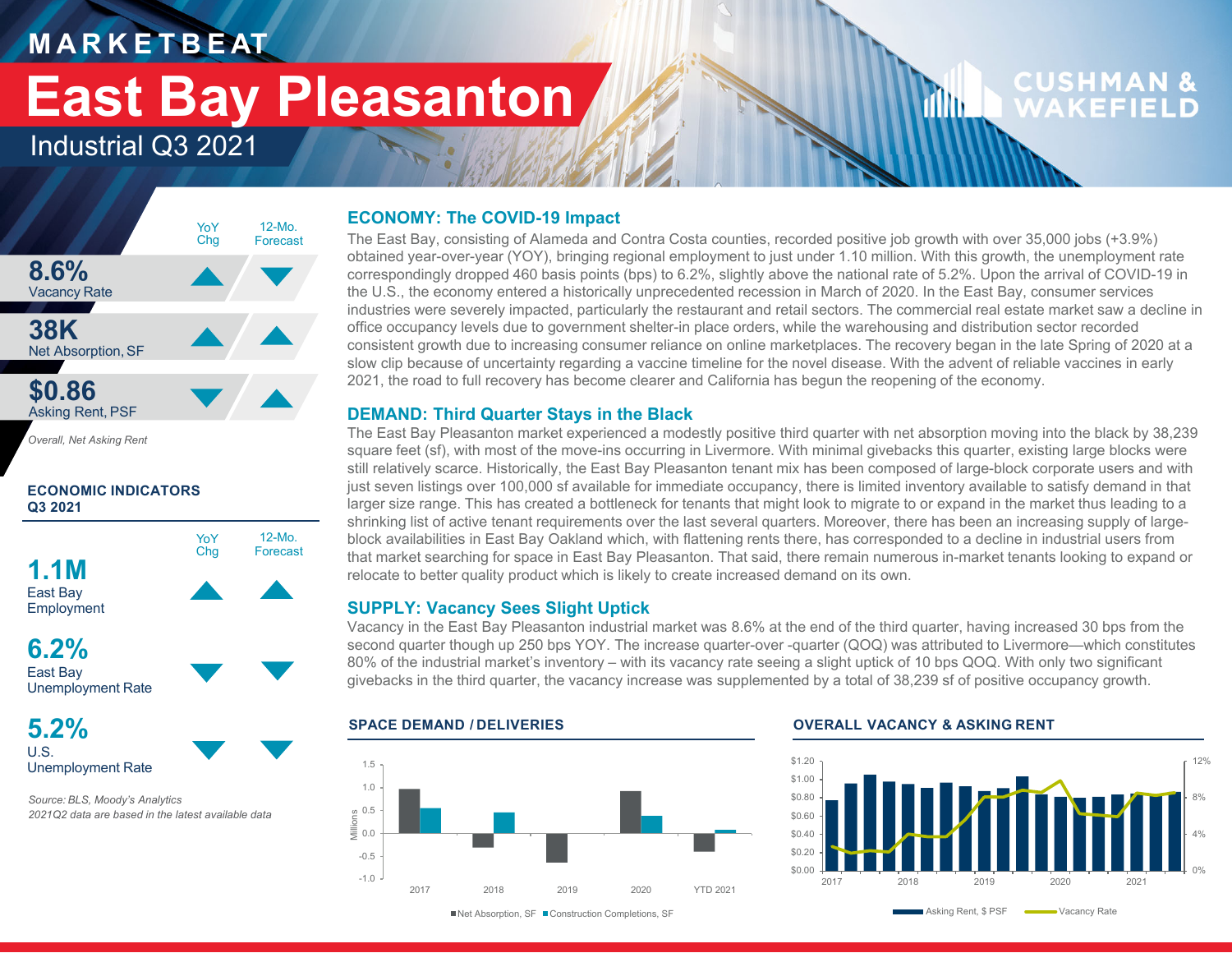## **M A R K E T B E AT** Industrial Q3 2021 **East Bay Pleasanton**

## CUSHMA

#### **PRICING: Asking Rents Remain Stagnant**

Asking rents at the close of the third quarter were \$0.87 per square foot (psf) on a monthly triple-net basis, which is a slight uptick of \$0.02 from the second quarter and up \$0.06 YOY. Asking rents averaged annual increases of 11.6% between 2013 and 2017, peaking at \$1.08 psf in the third quarter of 2017 and have plateaued due to relatively stable leasing activity and occupancy. In previous years, East Bay Pleasanton has attracted spillover demand from the nearby East Bay Oakland market, where rent growth has been more pronounced. As rents are beginning to level off in that market, there are no significant relocation or expansion requirements currently being tracked. With vacancy forecasted to remain relatively constant in the coming year, average asking rental rates should follow a similar path.

#### **Sales**

The investment market recorded rather strong activity in the third quarter, with three significant transactions signed. Dalfen Industrial purchased 106,700 sf for \$20.9 million or \$196 psf at 6383 Las Positas Rd in Livermore from Prism Logistics. Sandu Products, Inc. purchased 47,018 sf at 4570-4580 Contractors Plz in Livermore for \$5.8 million or \$123 psf. Lastly, Greenan Development purchased 13,837 sf at 2158 Rheem Dr from Global Classic Collection for \$4.1 million or \$296 psf.

#### **Look Ahead**

The East Bay Pleasanton market has been overshadowed of late by the more convenient transit-oriented markets such as Oakland and Walnut Creek. But even with additional availability there at rents that have flattened, prices remain steeper in those nearby markets thus the more price sensitive East Bay tenants may focus their future attention on less costly East Bay Pleasanton. E-Commerce and various distribution facilities, like in almost all industrial markets, will continue to drive any demand.

#### **Outlook**

- Current vacancy is 8.6% in the East Bay Pleasanton industrial market and is expected to remain at its current rate or decrease slightly as the market adjusts to a post-pandemic economy.
- Investment sales activity is likely to be strong in 2022 given the increased sales activity in the past 12 months.
- Asking rents are likely to see a slight uptick as we move in 2022.

#### **SUBMARKET ASKING RENT**

film.





#### **AVAILABILITIES BY SEGMENT SIZE**



#### **DIRECT VS. SUBLEASE SPACE AVAILABLE COMPARISON**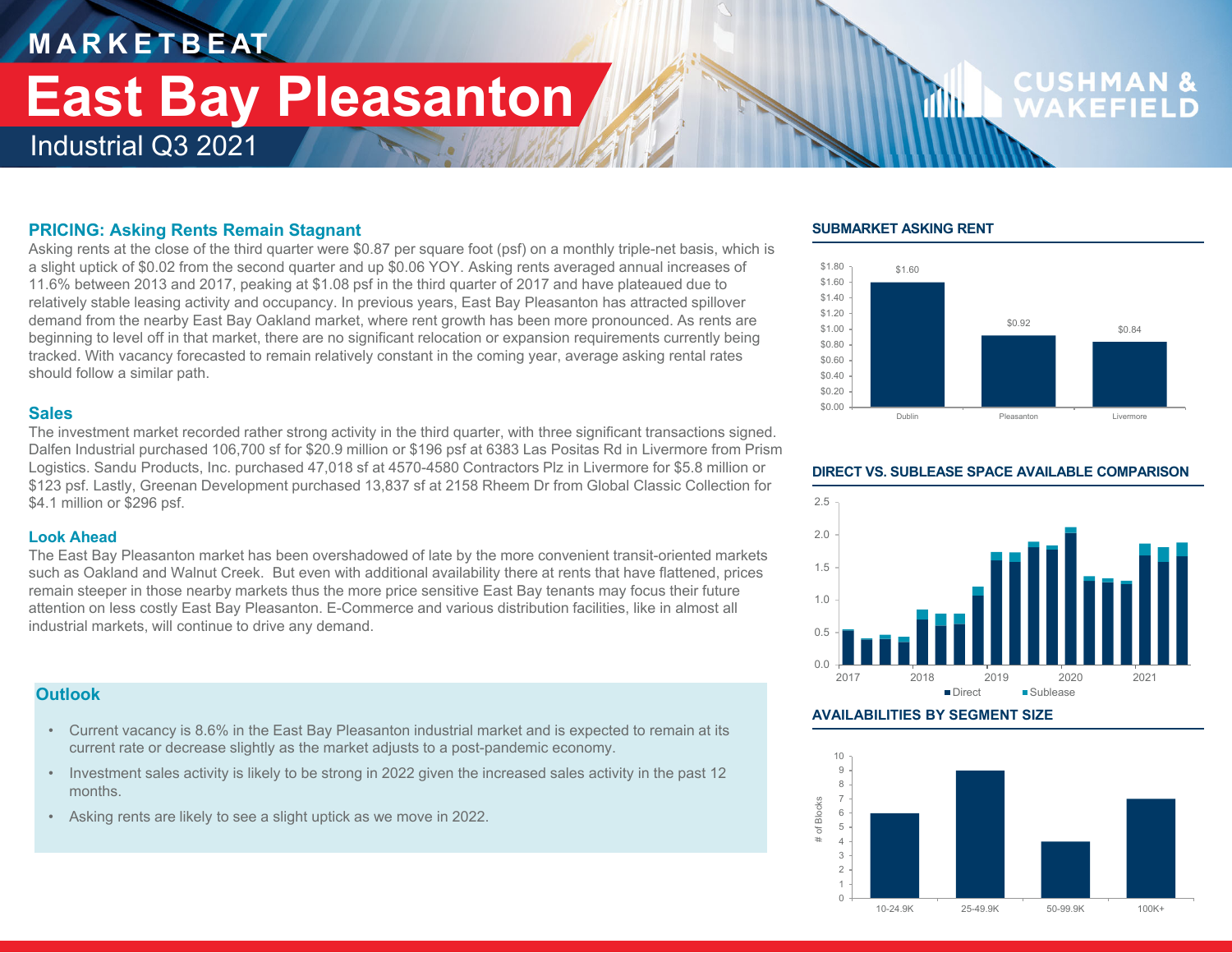### **M A R K E T B E AT** Industrial Q3 2021 **East Bay Pleasanton**

# **CUSHMAN &**<br>WAKFFIFLD

#### **MARKET STATISTICS**

| <b>SUBMARKET</b> | <b>INVENTORY</b><br>(SF) | <b>OVERALL VACANT</b><br>(SF) | <b>OVERALL</b><br><b>VACANCY RATE</b> | <b>CURRENT QTR</b><br><b>OVERALL NET</b><br><b>ABSORPTION (SF)</b> | <b>YTD OVERALL</b><br><b>NET ABSORPTION</b><br>(SF) | <b>UNDER CNSTR</b><br>(SF) | <b>CONSTR</b><br><b>COMPLETIONS</b><br>(SF) | <b>OVERALL</b><br><b>WEIGHTED AVG</b><br><b>NET RENT (MF)</b> | <b>OVERALL</b><br><b>WEIGHTED AVG</b><br><b>NET RENT (W/D)</b> | <b>OVERALL AVG</b><br><b>ASKING RENT</b> |
|------------------|--------------------------|-------------------------------|---------------------------------------|--------------------------------------------------------------------|-----------------------------------------------------|----------------------------|---------------------------------------------|---------------------------------------------------------------|----------------------------------------------------------------|------------------------------------------|
| Dublin           | 1.758.840                | 22,882                        | 1.3%                                  | $\Omega$                                                           | 12.625                                              |                            |                                             | \$1.60                                                        | \$1.53                                                         | \$1.60                                   |
| Pleasanton       | 2,639,934                | 390,240                       | 14.8%                                 | $-33,848$                                                          | $-114.495$                                          |                            |                                             | \$1.45                                                        | \$0.85                                                         | \$0.92                                   |
| Livermore        | 17,616,533               | 1,470,897                     | 8.3%                                  | 72.087                                                             | $-297.914$                                          |                            | 111.172                                     | \$0.99                                                        | \$0.83                                                         | \$0.84                                   |
| Total            | 22,015,307               | 1,671,483                     | 8.6%                                  | 38,239                                                             | -399,784                                            |                            | 111.172                                     | \$1.23                                                        | \$0.83                                                         | \$0.87                                   |

*\*Rental rates reflect weighted net asking \$psf/year* MF = Manufacturing W/D = Warehouse/Distribution

**d** 

#### **KEY LEASE TRANSACTIONS Q3 2021**

| <b>PROPERTY</b>       | <b>SUBMARKET</b> | <b>TENANT</b>       | <b>RSF</b> | <b>TYPE</b> |
|-----------------------|------------------|---------------------|------------|-------------|
| 6611 Preston Ave.     | Livermore        | Go Deliver          | 41.400     | Direct      |
| 7650 Marathon Dr.     | Livermore        | <b>JW Logistics</b> | 25,344     | Direct      |
| 161 – 195 Pullman St. | Livermore        | GS Cosmeceutical    | 23,000     | Direct      |

*\*Renewals not included in leasing statistics*

#### **KEY SALES TRANSACTIONS Q3 2021**

| <b>PROPERTY</b>                | <b>SUBMARKET</b> | <b>SELLER / BUYER</b>                     | <b>SF</b> | <b>PRICE/S PSF</b> |
|--------------------------------|------------------|-------------------------------------------|-----------|--------------------|
| 6393 Las Positas Rd.           | Livermore        | Dalfen Industrial / Prism Logistics       | 106,700   | \$20.9M / \$195    |
| $4570 - 4580$ Contractors Plz. | Livermore        | Sandhu Products / Stockbridge Capital     | 47,018    | \$5.8M / \$123     |
| 2158 Rheem Dr.                 | Livermore        | Greenan Development / Global Classic Inc. | 13.837    | \$4.1M / \$296     |